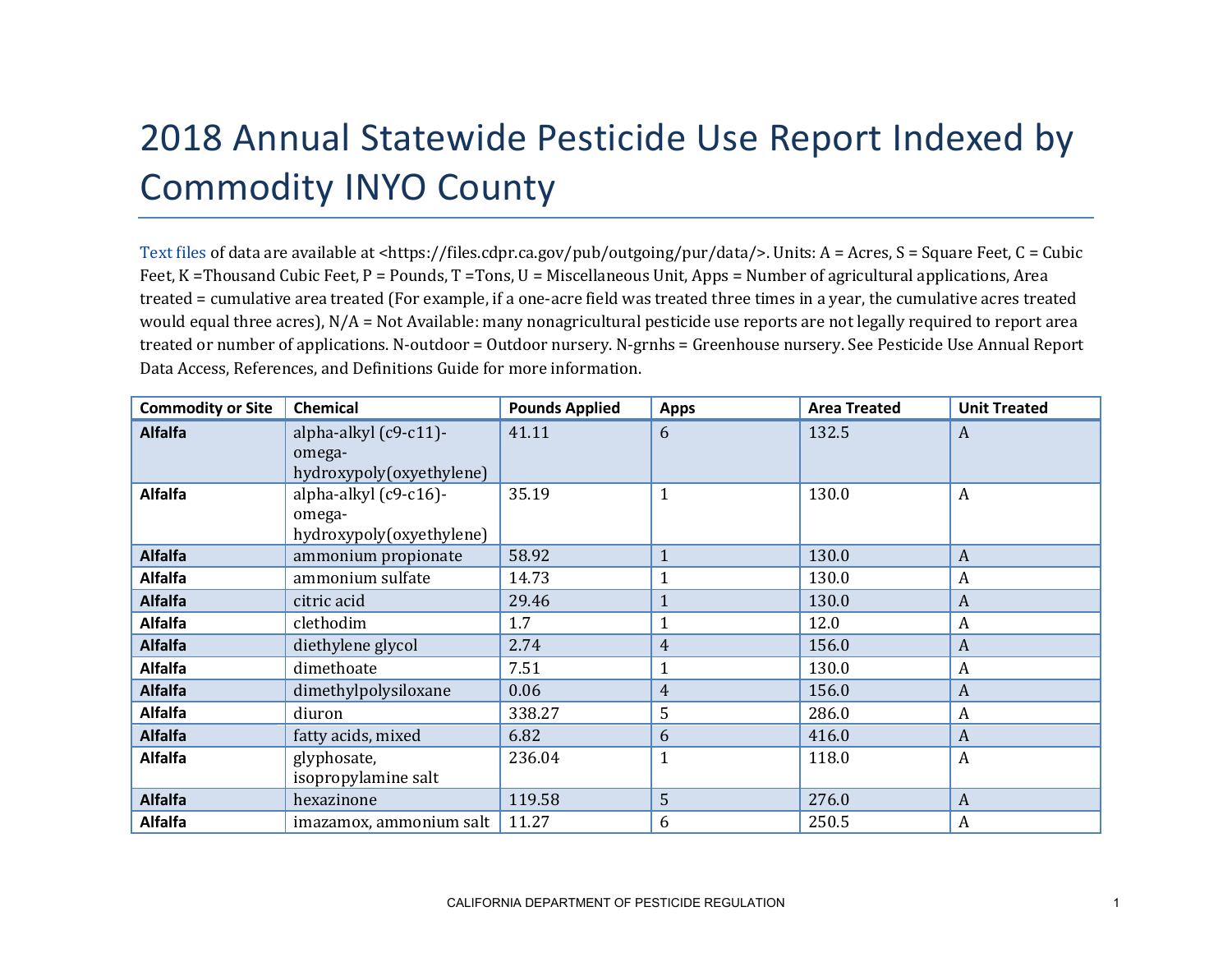| <b>Commodity or Site</b> | <b>Chemical</b>                                                                     | <b>Pounds Applied</b> | <b>Apps</b>    | <b>Area Treated</b> | <b>Unit Treated</b> |
|--------------------------|-------------------------------------------------------------------------------------|-----------------------|----------------|---------------------|---------------------|
| <b>Alfalfa</b>           | lecithin                                                                            | 80.54                 | 3              | 390.0               | $\boldsymbol{A}$    |
| <b>Alfalfa</b>           | mineral oil                                                                         | 200.74                | 6              | 132.5               | $\boldsymbol{A}$    |
| <b>Alfalfa</b>           | alpha-(para-nonylphenyl)-<br>omega-<br>hydroxypoly(oxyethylene)                     | 31.27                 | $\overline{7}$ | 536.0               | $\overline{A}$      |
| <b>Alfalfa</b>           | alpha-(para-nonylphenyl)-<br>omega-<br>hydroxypoly(oxyethylene),<br>phosphate ester | 42.72                 | $\mathbf{1}$   | 130.0               | $\boldsymbol{A}$    |
| <b>Alfalfa</b>           | oleic acid, methyl ester                                                            | 164.23                | $\mathbf{1}$   | 130.0               | $\overline{A}$      |
| <b>Alfalfa</b>           | paraquat dichloride                                                                 | 398.98                | 13             | 783.0               | $\boldsymbol{A}$    |
| <b>Alfalfa</b>           | pendimethalin                                                                       | 117.42                | 3              | 103.0               | $\overline{A}$      |
| <b>Alfalfa</b>           | polyethylene glycol                                                                 | 2.99                  | $\mathbf{1}$   | 120.0               | $\boldsymbol{A}$    |
| <b>Alfalfa</b>           | propionic acid                                                                      | 45.35                 | $\overline{2}$ | 260.0               | $\mathbf{A}$        |
| <b>Alfalfa</b>           | sodium polyacrylate                                                                 | 1.47                  | $\mathbf{1}$   | 130.0               | $\boldsymbol{A}$    |
| <b>Alfalfa</b>           | tall oil fatty acids                                                                | 2.99                  | $\mathbf{1}$   | 120.0               | $\boldsymbol{A}$    |
| <b>Alfalfa</b>           | alpha-undecyl-omega-<br>hydroxypoly(oxyethylene)                                    | 7.13                  | $\overline{4}$ | 156.0               | $\boldsymbol{A}$    |
| Forage hay/silage        | alpha-alkyl (c9-c11)-<br>omega-<br>hydroxypoly(oxyethylene)                         | 18.35                 | $\overline{2}$ | 60.0                | $\mathbf{A}$        |
| Forage hay/silage        | clethodim                                                                           | 3.99                  | $\mathbf{1}$   | 30.0                | $\boldsymbol{A}$    |
| Forage hay/silage        | imazamox, ammonium salt                                                             | 1.24                  | $\mathbf{1}$   | 30.0                | $\overline{A}$      |
| Forage hay/silage        | mineral oil                                                                         | 89.61                 | $\overline{2}$ | 60.0                | $\boldsymbol{A}$    |
| <b>Garlic</b>            | bromoxynil octanoate                                                                | 68.48                 | 3              | 193.0               | $\overline{A}$      |
| <b>Garlic</b>            | clethodim                                                                           | 10.61                 | $\mathbf{1}$   | 40.0                | $\boldsymbol{A}$    |
| <b>Garlic</b>            | dimethenamid-p                                                                      | 142.17                | $\overline{c}$ | 145.0               | $\overline{A}$      |
| <b>Garlic</b>            | glyphosate,<br>isopropylamine salt                                                  | 239.75                | $\overline{2}$ | 120.0               | $\boldsymbol{A}$    |
| <b>Garlic</b>            | pendimethalin                                                                       | 247.05                | 5              | 282.0               | $\mathbf{A}$        |
| Landscape<br>maintenance | acephate                                                                            | 8.77                  | N/A            | N/A                 | N/A                 |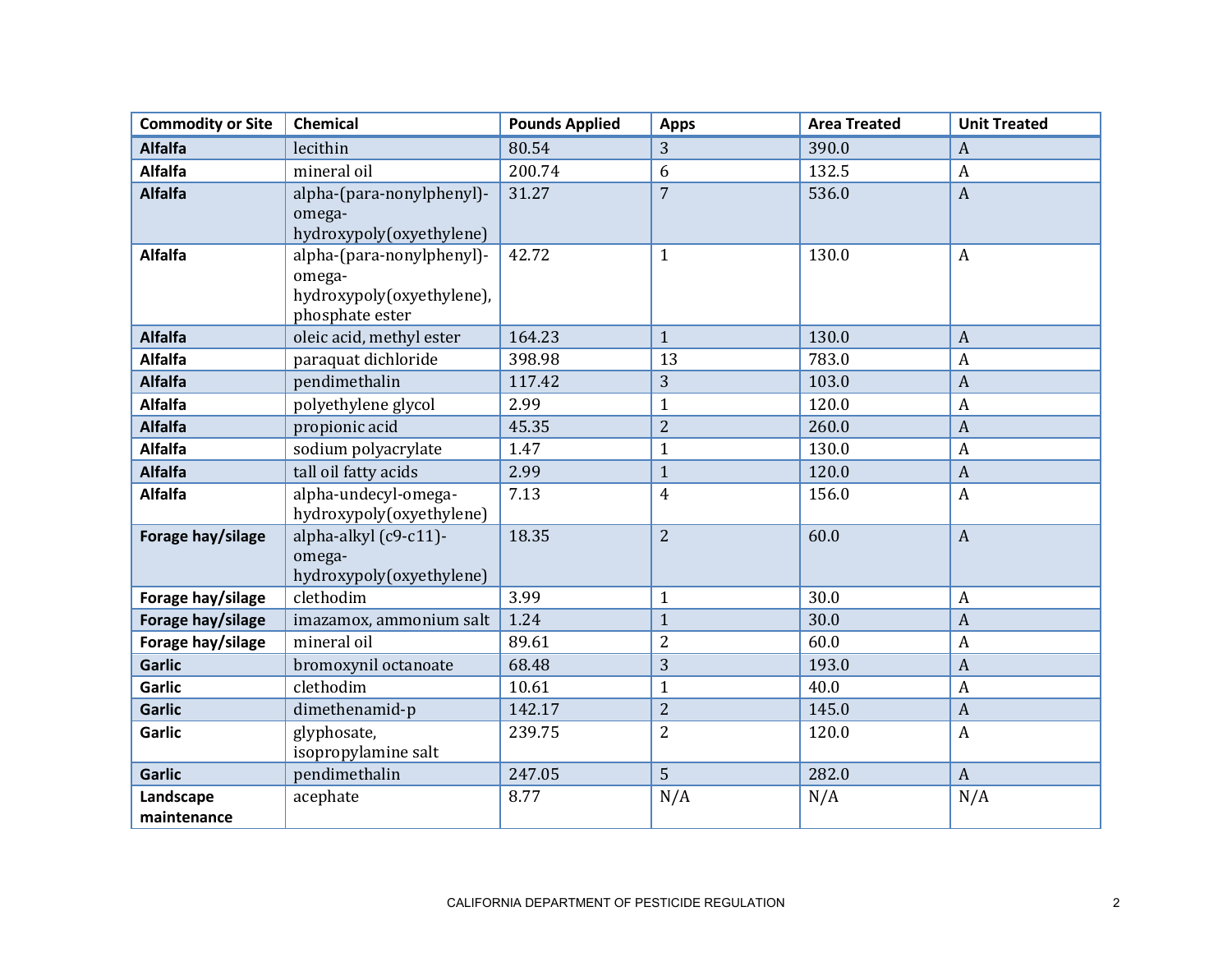| <b>Commodity or Site</b> | Chemical                   | <b>Pounds Applied</b> | <b>Apps</b> | <b>Area Treated</b> | <b>Unit Treated</b> |
|--------------------------|----------------------------|-----------------------|-------------|---------------------|---------------------|
| Landscape                | aminopyralid,              | 0.42                  | N/A         | N/A                 | N/A                 |
| maintenance              | triisopropanolamine salt   |                       |             |                     |                     |
| Landscape                | bacillus subtilis gb03     | 0.04                  | N/A         | N/A                 | N/A                 |
| maintenance              |                            |                       |             |                     |                     |
| Landscape                | bromacil                   | 20.0                  | N/A         | N/A                 | N/A                 |
| maintenance              |                            |                       |             |                     |                     |
| Landscape                | carfentrazone-ethyl        | 0.11                  | N/A         | N/A                 | N/A                 |
| maintenance              |                            |                       |             |                     |                     |
| Landscape                | chlorantraniliprole        | 0.37                  | N/A         | N/A                 | N/A                 |
| maintenance              |                            |                       |             |                     |                     |
| Landscape                | chlorpyrifos               | 12.57                 | N/A         | N/A                 | N/A                 |
| maintenance              |                            |                       |             |                     |                     |
| Landscape                | clopyralid,                | 6.69                  | N/A         | N/A                 | N/A                 |
| maintenance              | monoethanolamine salt      |                       |             |                     |                     |
| Landscape                | copper octanoate           | 0.7                   | N/A         | N/A                 | N/A                 |
| maintenance              |                            |                       |             |                     |                     |
| Landscape                | 2,4-d, 2-ethylhexyl ester  | 0.07                  | N/A         | N/A                 | N/A                 |
| maintenance              |                            |                       |             |                     |                     |
| Landscape                | dicamba                    | < 0.01                | N/A         | N/A                 | N/A                 |
| maintenance              |                            |                       |             |                     |                     |
| Landscape                | diglycolamine salt of 3,6- | 2.59                  | N/A         | N/A                 | N/A                 |
| maintenance              | dichloro-o-anisic acid     |                       |             |                     |                     |
| Landscape                | diphacinone                | < 0.01                | N/A         | N/A                 | N/A                 |
| maintenance              |                            |                       |             |                     |                     |
| Landscape                | diuron                     | 21.6                  | N/A         | N/A                 | N/A                 |
| maintenance              |                            |                       |             |                     |                     |
| Landscape                | esfenvalerate              | 0.03                  | N/A         | N/A                 | N/A                 |
| maintenance              |                            |                       |             |                     |                     |
| Landscape                | ethephon                   | 29.99                 | N/A         | N/A                 | N/A                 |
| maintenance              |                            |                       |             |                     |                     |
| Landscape                | fludioxonil                | 0.97                  | N/A         | N/A                 | N/A                 |
| maintenance              |                            |                       |             |                     |                     |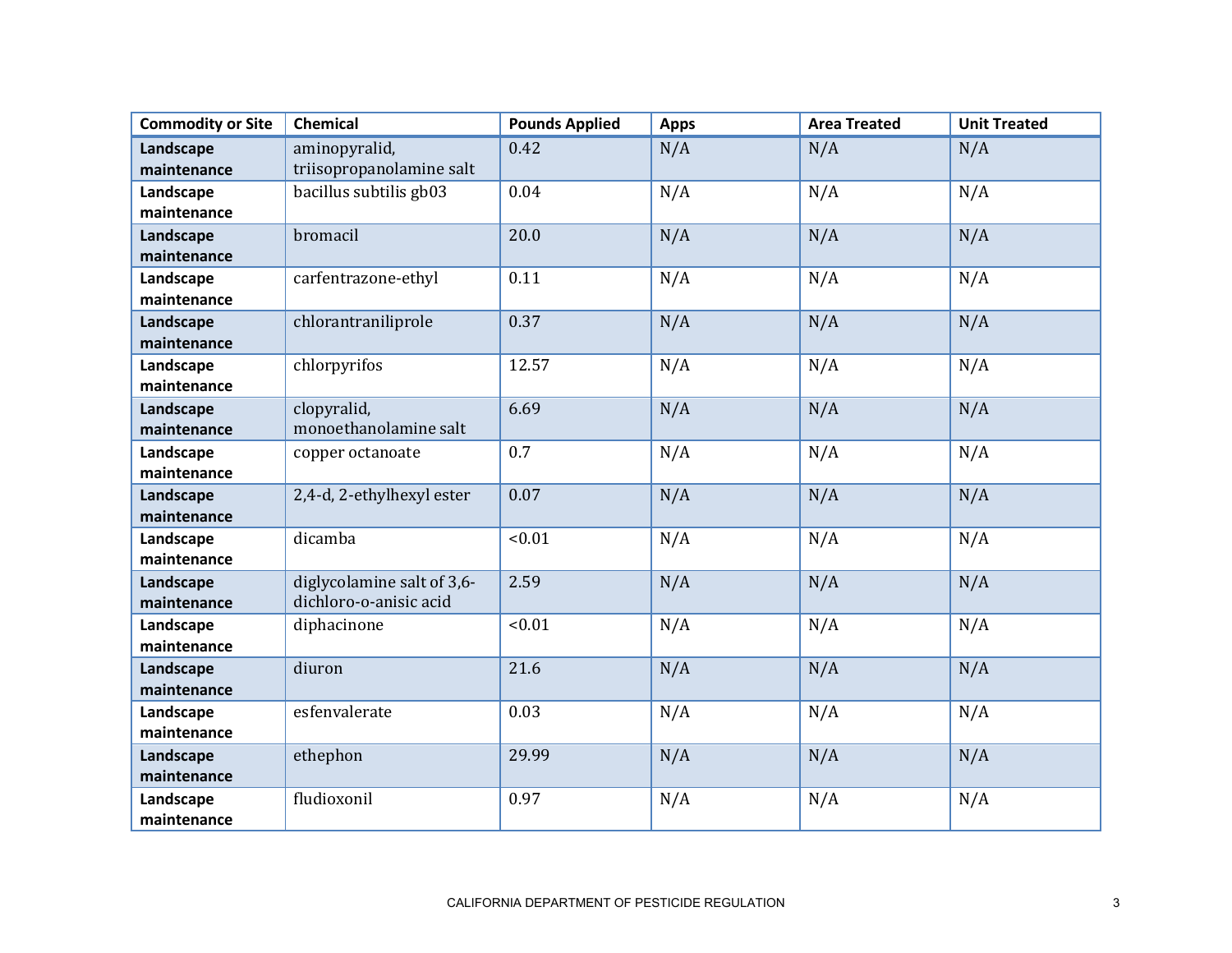| <b>Commodity or Site</b> | <b>Chemical</b>            | <b>Pounds Applied</b> | <b>Apps</b> | <b>Area Treated</b> | <b>Unit Treated</b> |
|--------------------------|----------------------------|-----------------------|-------------|---------------------|---------------------|
| Landscape                | flumioxazin                | 0.08                  | N/A         | N/A                 | N/A                 |
| maintenance              |                            |                       |             |                     |                     |
| Landscape                | fluxapyroxad               | 2.27                  | N/A         | N/A                 | N/A                 |
| maintenance              |                            |                       |             |                     |                     |
| Landscape                | glyphosate,                | 48.52                 | N/A         | N/A                 | N/A                 |
| maintenance              | isopropylamine salt        |                       |             |                     |                     |
| Landscape                | glyphosate, potassium salt | 30.3                  | N/A         | N/A                 | N/A                 |
| maintenance              |                            |                       |             |                     |                     |
| Landscape                | imidacloprid               | 16.95                 | N/A         | N/A                 | N/A                 |
| maintenance              |                            |                       |             |                     |                     |
| Landscape                | mecoprop-p                 | 0.02                  | N/A         | N/A                 | N/A                 |
| maintenance              |                            |                       |             |                     |                     |
| Landscape                | nonanoic acid              | 14.89                 | N/A         | N/A                 | N/A                 |
| maintenance              |                            |                       |             |                     |                     |
| Landscape                | nonanoic acid, other       | 0.78                  | N/A         | N/A                 | N/A                 |
| maintenance              | related                    |                       |             |                     |                     |
| Landscape                | alpha-(para-nonylphenyl)-  | 162.16                | N/A         | N/A                 | N/A                 |
| maintenance              | omega-                     |                       |             |                     |                     |
|                          | hydroxypoly(oxyethylene)   |                       |             |                     |                     |
| Landscape<br>maintenance | piperonyl butoxide         | 0.04                  | N/A         | N/A                 | N/A                 |
|                          |                            |                       |             |                     |                     |
| Landscape<br>maintenance | polyoxin d, zinc salt      | 1.22                  | N/A         | N/A                 | N/A                 |
|                          |                            |                       |             |                     |                     |
| Landscape<br>maintenance | potassium phosphite        | 202.86                | N/A         | N/A                 | N/A                 |
|                          | prallethrin                | 0.01                  |             |                     |                     |
| Landscape<br>maintenance |                            |                       | N/A         | N/A                 | N/A                 |
|                          | propiconazole              | 4.49                  |             | N/A                 |                     |
| Landscape<br>maintenance |                            |                       | N/A         |                     | N/A                 |
|                          | pyraclostrobin             | 2.86                  |             |                     | N/A                 |
| Landscape<br>maintenance |                            |                       | N/A         | N/A                 |                     |
|                          |                            |                       |             |                     |                     |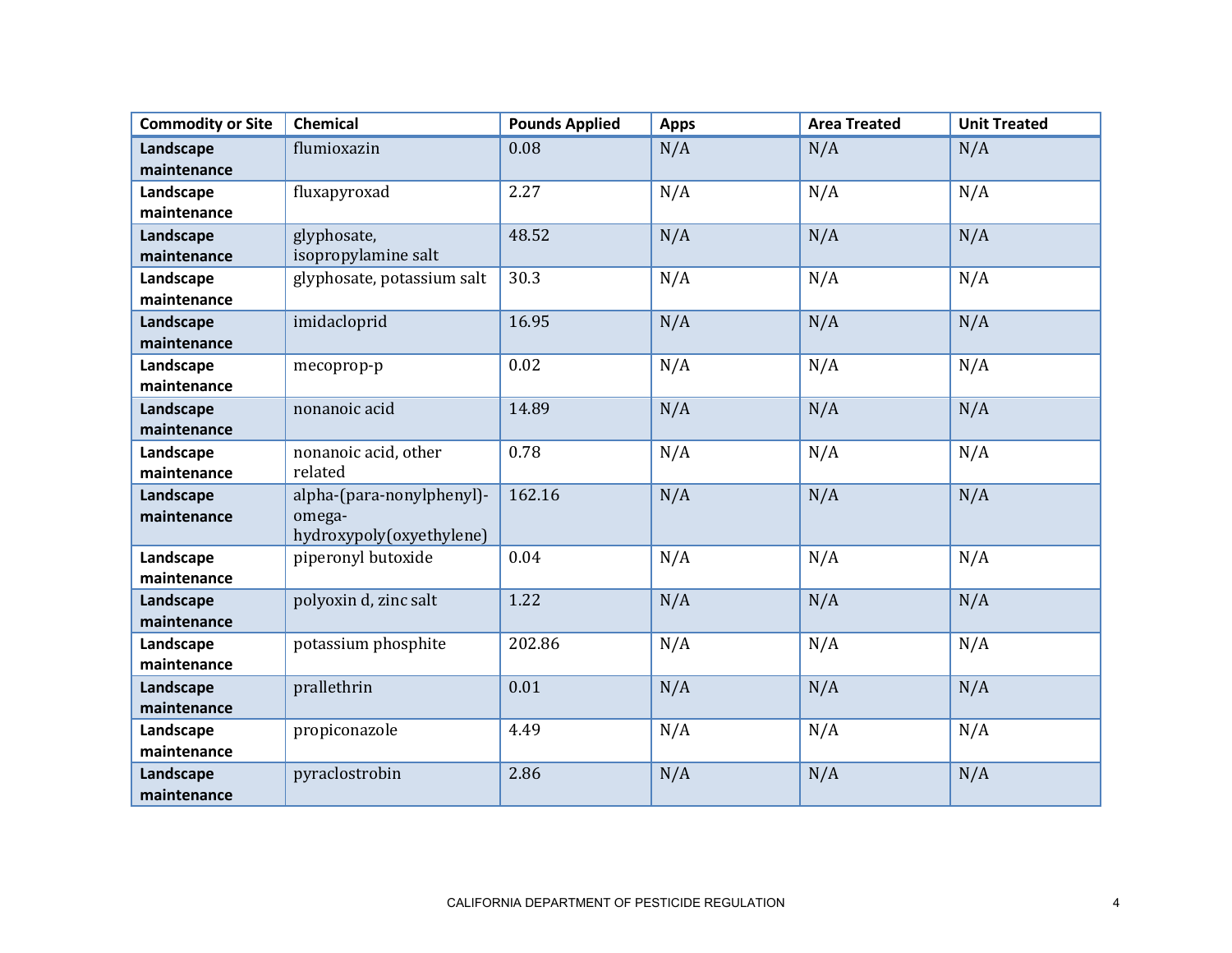| <b>Commodity or Site</b> | Chemical                           | <b>Pounds Applied</b> | <b>Apps</b>  | <b>Area Treated</b> | <b>Unit Treated</b> |
|--------------------------|------------------------------------|-----------------------|--------------|---------------------|---------------------|
| Landscape                | reynoutria sachalinensis           | 0.11                  | N/A          | N/A                 | N/A                 |
| maintenance              |                                    |                       |              |                     |                     |
| Landscape                | sulfometuron-methyl                | 1.13                  | N/A          | N/A                 | N/A                 |
| maintenance              |                                    |                       |              |                     |                     |
| Landscape                | tall oil fatty acids               | 8.53                  | N/A          | N/A                 | N/A                 |
| maintenance              |                                    |                       |              |                     |                     |
| Landscape                | triclopyr, butoxyethyl             | 0.25                  | N/A          | N/A                 | N/A                 |
| maintenance              | ester                              |                       |              |                     |                     |
| Landscape                | trinexapac-ethyl                   | 1.99                  | N/A          | N/A                 | N/A                 |
| maintenance              |                                    |                       |              |                     |                     |
| Landscape                | triticonazole                      | 6.07                  | N/A          | N/A                 | N/A                 |
| maintenance              |                                    |                       |              |                     |                     |
| Pastureland              | aminopyralid,                      | 1.99                  | 6            | 9.0                 | $\boldsymbol{A}$    |
|                          | triisopropanolamine salt           |                       |              |                     |                     |
| Pastureland              | 2,4-d, dimethylamine salt          | 16.02                 | $\mathbf{1}$ | 8.0                 | $\overline{A}$      |
| <b>Pastureland</b>       | diethylene glycol                  | 0.09                  | 3            | 6.0                 | $\boldsymbol{A}$    |
| <b>Pastureland</b>       | dimethylpolysiloxane               | < 0.01                | 3            | 6.0                 | $\boldsymbol{A}$    |
| <b>Pastureland</b>       | fatty acids, mixed                 | 0.16                  | 3            | 6.0                 | $\boldsymbol{A}$    |
| <b>Pastureland</b>       | glyphosate,                        | 11.92                 | $\mathbf{1}$ | 5.0                 | $\boldsymbol{A}$    |
|                          | isopropylamine salt                |                       |              |                     |                     |
| Pastureland              | alpha-(para-nonylphenyl)-          | 0.23                  | 3            | 6.0                 | $\boldsymbol{A}$    |
|                          | omega-<br>hydroxypoly(oxyethylene) |                       |              |                     |                     |
| Pastureland              | triclopyr, butoxyethyl             | 27.76                 | $\mathbf{1}$ | 5.0                 | $\overline{A}$      |
|                          | ester                              |                       |              |                     |                     |
| Pastureland              | alpha-undecyl-omega-               | 0.23                  | 3            | 6.0                 | $\boldsymbol{A}$    |
|                          | hydroxypoly(oxyethylene)           |                       |              |                     |                     |
| <b>Public health</b>     | bacillus sphaericus 2362,          | 272.1                 | N/A          | N/A                 | N/A                 |
|                          | serotype h5a5b, strain             |                       |              |                     |                     |
|                          | abts 1743 fermentation             |                       |              |                     |                     |
|                          | solids, spores and                 |                       |              |                     |                     |
|                          | insecticidal toxins                |                       |              |                     |                     |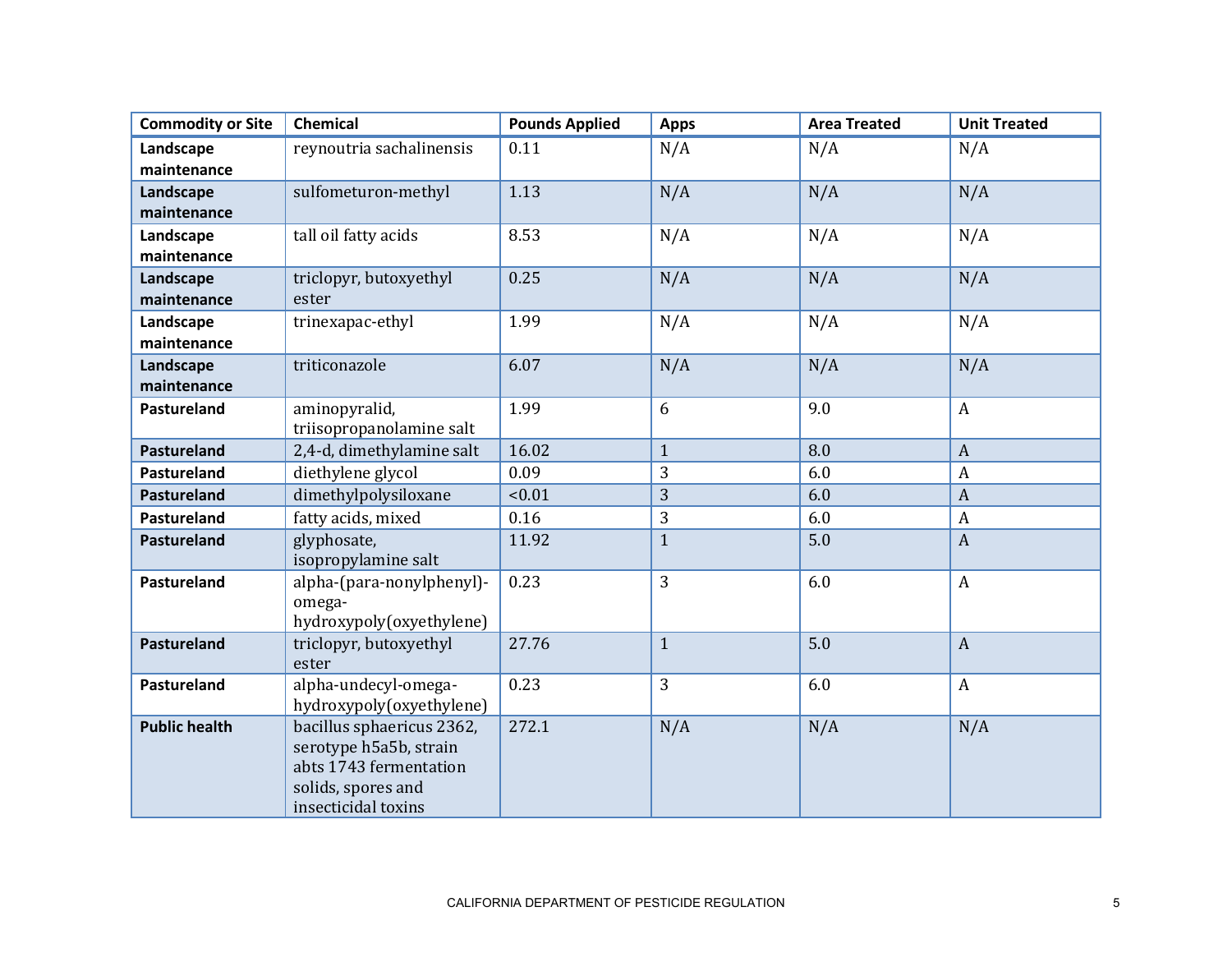| <b>Commodity or Site</b>          | <b>Chemical</b>                                                   | <b>Pounds Applied</b> | <b>Apps</b> | <b>Area Treated</b> | <b>Unit Treated</b> |
|-----------------------------------|-------------------------------------------------------------------|-----------------------|-------------|---------------------|---------------------|
| <b>Public health</b>              | bacillus thuringiensis,<br>subsp. israelensis, strain<br>am 65-52 | 101.5                 | N/A         | N/A                 | N/A                 |
| <b>Public health</b>              | tau-fluvalinate                                                   | 1.68                  | N/A         | N/A                 | N/A                 |
| <b>Public health</b>              | alpha-isooctadecyl-omega-<br>hydroxypoly(oxyethylene)             | 10.2                  | N/A         | N/A                 | N/A                 |
| <b>Public health</b>              | s-methoprene                                                      | 4.43                  | N/A         | N/A                 | N/A                 |
| <b>Public health</b>              | petroleum distillates,<br>refined                                 | 180.09                | N/A         | N/A                 | N/A                 |
| <b>Public health</b>              | piperonyl butoxide                                                | 13.83                 | N/A         | N/A                 | N/A                 |
| <b>Public health</b>              | piperonyl butoxide, other<br>related                              | 3.46                  | N/A         | N/A                 | N/A                 |
| <b>Public health</b>              | pyrethrins                                                        | 3.46                  | N/A         | N/A                 | N/A                 |
| <b>Regulatory pest</b><br>control | aminopyralid,<br>triisopropanolamine salt                         | 2.59                  | N/A         | N/A                 | N/A                 |
| <b>Regulatory pest</b><br>control | chlorsulfuron                                                     | 13.95                 | N/A         | N/A                 | N/A                 |
| <b>Regulatory pest</b><br>control | dimethylpolysiloxane                                              | 0.87                  | N/A         | N/A                 | N/A                 |
| <b>Regulatory pest</b><br>control | diphacinone                                                       | 0.27                  | N/A         | N/A                 | N/A                 |
| <b>Regulatory pest</b><br>control | fatty acids, mixed                                                | 2.0                   | N/A         | N/A                 | N/A                 |
| <b>Regulatory pest</b><br>control | glyphosate,<br>isopropylamine salt                                | 0.39                  | N/A         | N/A                 | N/A                 |
| <b>Regulatory pest</b><br>control | imazapyr, isopropylamine<br>salt                                  | 73.64                 | N/A         | N/A                 | N/A                 |
| <b>Regulatory pest</b><br>control | lecithin                                                          | 10.17                 | N/A         | N/A                 | N/A                 |
| <b>Regulatory pest</b><br>control | methylated soybean oil                                            | 5.09                  | N/A         | N/A                 | N/A                 |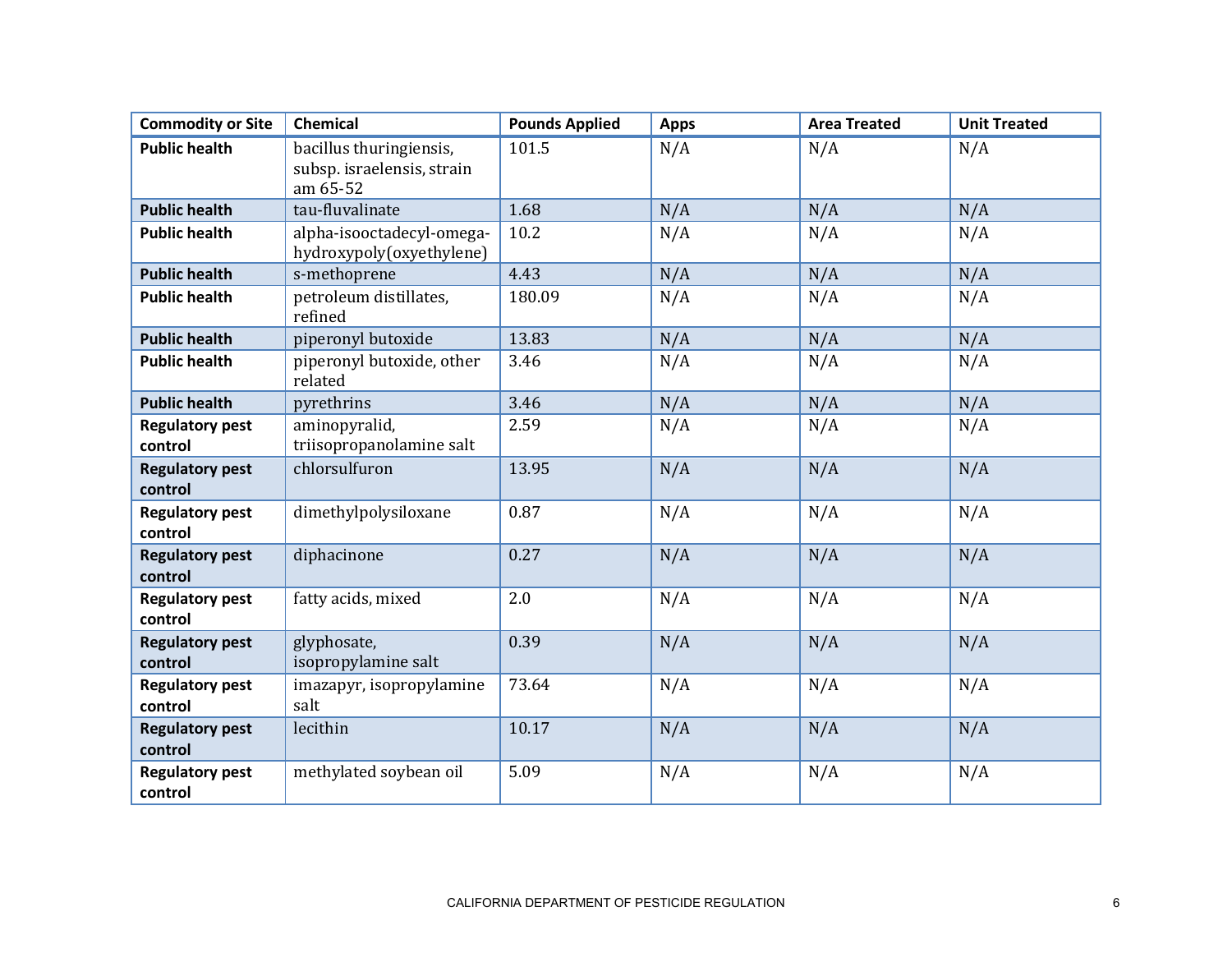| <b>Commodity or Site</b>          | <b>Chemical</b>                                                   | <b>Pounds Applied</b> | <b>Apps</b> | <b>Area Treated</b> | <b>Unit Treated</b> |
|-----------------------------------|-------------------------------------------------------------------|-----------------------|-------------|---------------------|---------------------|
| <b>Regulatory pest</b><br>control | alpha-(para-nonylphenyl)-<br>omega-<br>hydroxypoly(oxyethylene)   | 376.74                | N/A         | N/A                 | N/A                 |
| <b>Regulatory pest</b><br>control | oleic acid, methyl ester                                          | 5,818.92              | N/A         | N/A                 | N/A                 |
| <b>Regulatory pest</b><br>control | propylene glycol                                                  | 134.16                | N/A         | N/A                 | N/A                 |
| <b>Regulatory pest</b><br>control | tall oil fatty acids                                              | 1,345.26              | N/A         | N/A                 | N/A                 |
| <b>Regulatory pest</b><br>control | triclopyr, butoxyethyl<br>ester                                   | 2,505.91              | N/A         | N/A                 | N/A                 |
| <b>Regulatory pest</b><br>control | alpha-undecyl-omega-<br>hydroxypoly(oxyethylene)                  | 1,252.0               | N/A         | N/A                 | N/A                 |
| <b>Rights of way</b>              | aminopyralid,<br>triisopropanolamine salt                         | 16.64                 | N/A         | N/A                 | N/A                 |
| <b>Rights of way</b>              | ammonium sulfate                                                  | 7.85                  | N/A         | N/A                 | N/A                 |
| <b>Rights of way</b>              | boric acid                                                        | 0.06                  | N/A         | N/A                 | N/A                 |
| <b>Rights of way</b>              | chlorsulfuron                                                     | 12.21                 | N/A         | N/A                 | N/A                 |
| <b>Rights of way</b>              | citric acid                                                       | 0.44                  | N/A         | N/A                 | N/A                 |
| <b>Rights of way</b>              | copper hydroxide                                                  | 0.07                  | N/A         | N/A                 | N/A                 |
| <b>Rights of way</b>              | diethylene glycol                                                 | 27.07                 | N/A         | N/A                 | N/A                 |
| <b>Rights of way</b>              | diglycolamine salt of 3,6-<br>dichloro-o-anisic acid              | 1.13                  | N/A         | N/A                 | N/A                 |
| <b>Rights of way</b>              | dimethylpolysiloxane                                              | 0.6                   | N/A         | N/A                 | N/A                 |
| <b>Rights of way</b>              | diphacinone                                                       | 1.28                  | N/A         | N/A                 | N/A                 |
| <b>Rights of way</b>              | disodium octaborate<br>tetrahydrate                               | 0.63                  | N/A         | N/A                 | N/A                 |
| <b>Rights of way</b>              | dithiopyr                                                         | 1.63                  | N/A         | N/A                 | N/A                 |
| <b>Rights of way</b>              | alpha-(para-<br>dodecylphenyl)-omega-<br>hydroxypoly(oxyethylene) | 1.83                  | N/A         | N/A                 | N/A                 |
| <b>Rights of way</b>              | fatty acids, mixed                                                | 48.21                 | N/A         | N/A                 | N/A                 |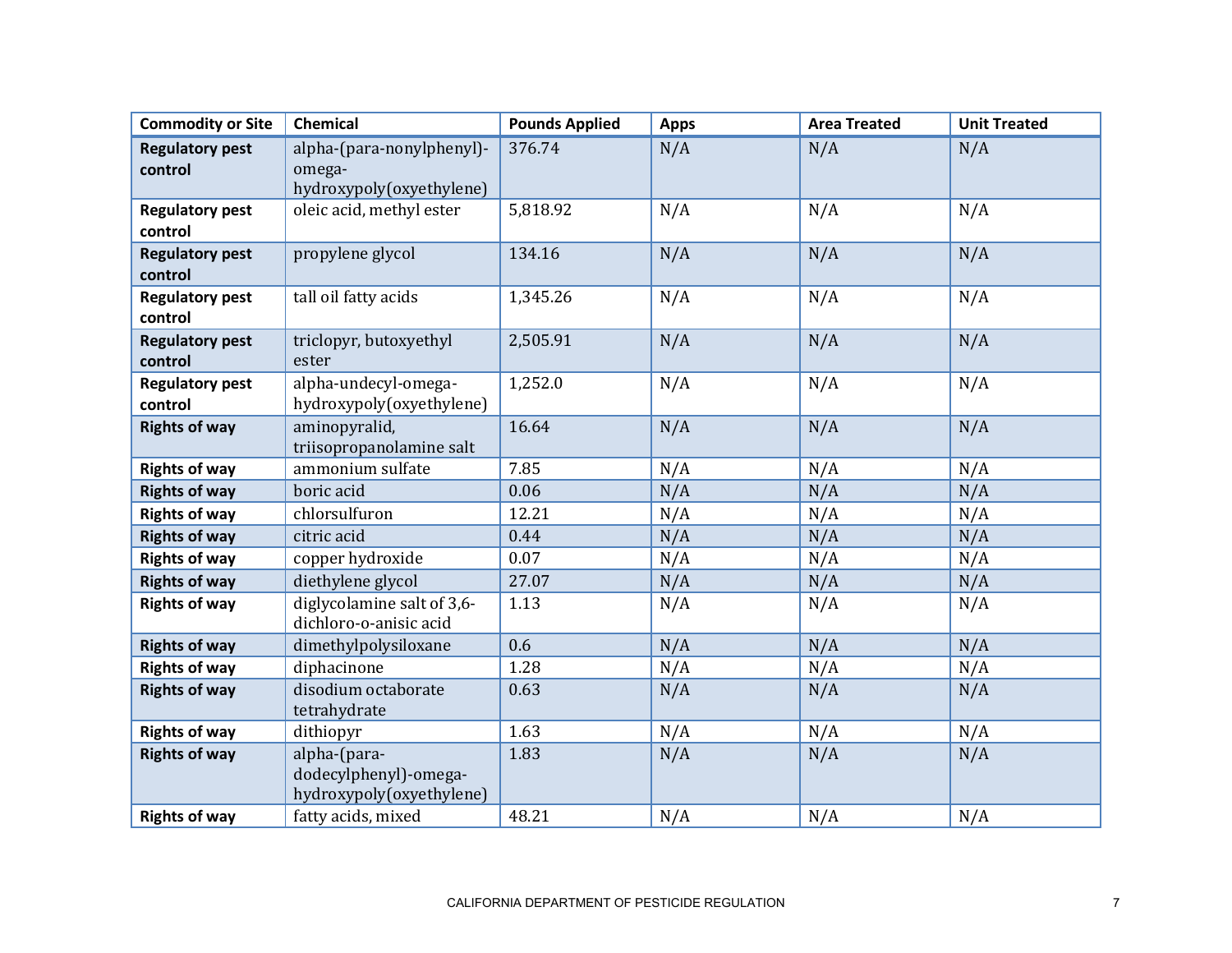| <b>Commodity or Site</b> | <b>Chemical</b>                                                                           | <b>Pounds Applied</b> | <b>Apps</b> | <b>Area Treated</b> | <b>Unit Treated</b> |
|--------------------------|-------------------------------------------------------------------------------------------|-----------------------|-------------|---------------------|---------------------|
| <b>Rights of way</b>     | glyphosate,<br>isopropylamine salt                                                        | 917.1                 | N/A         | N/A                 | N/A                 |
| <b>Rights of way</b>     | imazapyr, isopropylamine<br>salt                                                          | 26.93                 | N/A         | N/A                 | N/A                 |
| <b>Rights of way</b>     | indaziflam                                                                                | 0.34                  | N/A         | N/A                 | N/A                 |
| <b>Rights of way</b>     | isoxaben                                                                                  | 3.52                  | N/A         | N/A                 | N/A                 |
| <b>Rights of way</b>     | mineral oil                                                                               | 11.43                 | N/A         | N/A                 | N/A                 |
| <b>Rights of way</b>     | alpha-(para-nonylphenyl)-<br>omega-<br>hydroxypoly(oxyethylene)                           | 217.22                | N/A         | N/A                 | N/A                 |
| <b>Rights of way</b>     | alpha-(para-nonylphenyl)-<br>omega-hydroxypoly<br>(oxyethylene) sulfate,<br>ammonium salt | 0.13                  | N/A         | N/A                 | N/A                 |
| <b>Rights of way</b>     | oxyfluorfen                                                                               | 7.86                  | N/A         | N/A                 | N/A                 |
| <b>Rights of way</b>     | penoxsulam                                                                                | 0.17                  | N/A         | N/A                 | N/A                 |
| <b>Rights of way</b>     | petroleum oil, paraffin<br>based                                                          | 27.63                 | N/A         | N/A                 | N/A                 |
| <b>Rights of way</b>     | phosphoric acid                                                                           | 2.43                  | N/A         | N/A                 | N/A                 |
| <b>Rights of way</b>     | polyacrylamide polymer                                                                    | 0.81                  | N/A         | N/A                 | N/A                 |
| <b>Rights of way</b>     | polyacrylic polymer                                                                       | 0.22                  | N/A         | N/A                 | N/A                 |
| <b>Rights of way</b>     | polymerized pinene                                                                        | 32.45                 | N/A         | N/A                 | N/A                 |
| <b>Rights of way</b>     | polyoxyethylene sorbitan<br>mixed fatty acid esters                                       | 4.26                  | N/A         | N/A                 | N/A                 |
| <b>Rights of way</b>     | prodiamine                                                                                | 1.95                  | N/A         | N/A                 | N/A                 |
| <b>Rights of way</b>     | sorbitan fatty acid esters                                                                | 0.93                  | N/A         | N/A                 | N/A                 |
| <b>Rights of way</b>     | sulfometuron-methyl                                                                       | 0.18                  | N/A         | N/A                 | N/A                 |
| <b>Rights of way</b>     | triclopyr, butoxyethyl<br>ester                                                           | 37.31                 | N/A         | N/A                 | N/A                 |
| <b>Rights of way</b>     | alpha-undecyl-omega-<br>hydroxypoly(oxyethylene)                                          | 70.53                 | N/A         | N/A                 | N/A                 |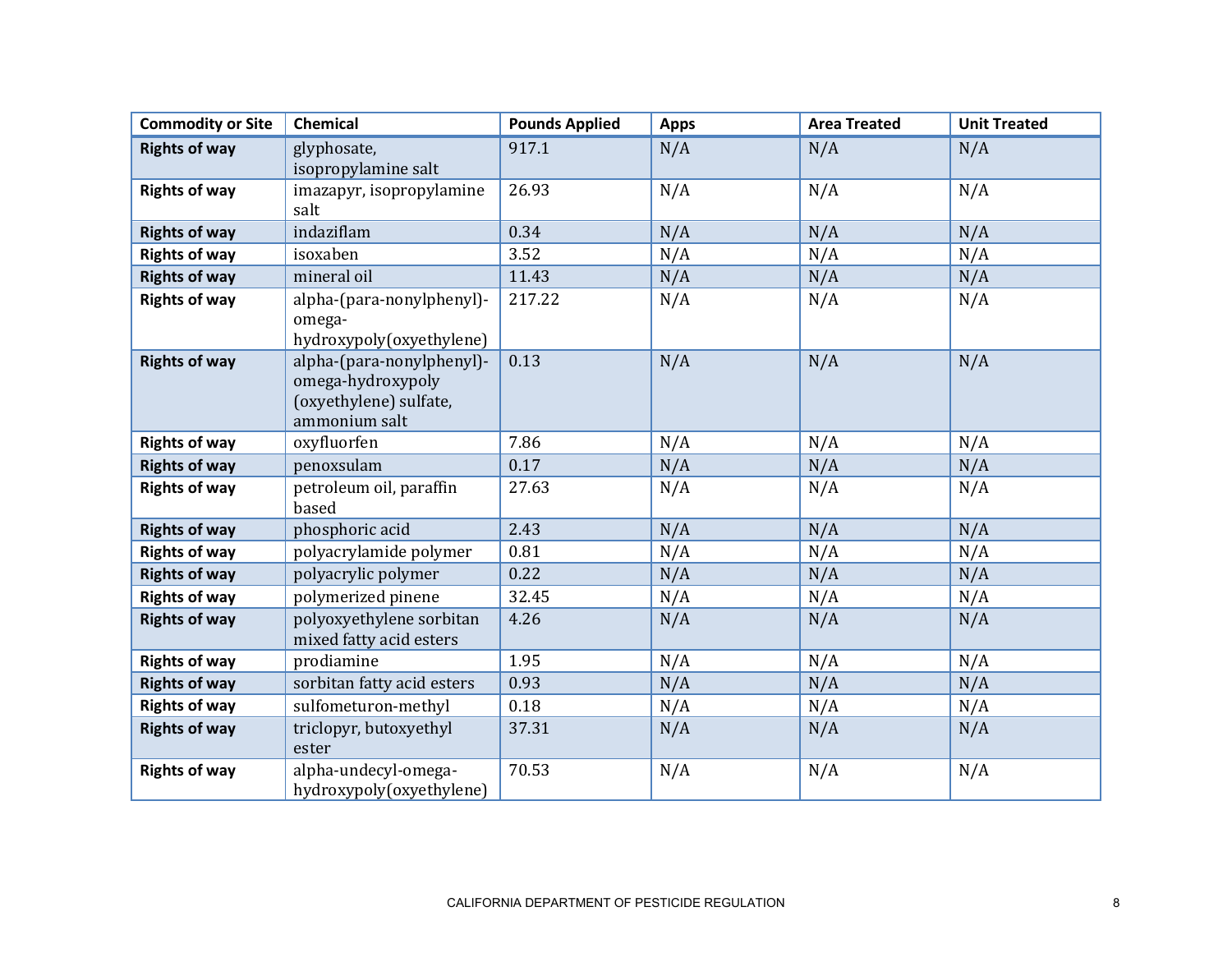| <b>Commodity or Site</b>          | Chemical          | <b>Pounds Applied</b> | <b>Apps</b> | <b>Area Treated</b> | <b>Unit Treated</b> |
|-----------------------------------|-------------------|-----------------------|-------------|---------------------|---------------------|
| <b>Structural pest</b><br>control | abamectin         | < 0.01                | N/A         | N/A                 | N/A                 |
| <b>Structural pest</b><br>control | acephate          | 0.15                  | N/A         | N/A                 | N/A                 |
| <b>Structural pest</b><br>control | d-trans allethrin | 0.01                  | N/A         | N/A                 | N/A                 |
| <b>Structural pest</b><br>control | bifenthrin        | 5.65                  | N/A         | N/A                 | N/A                 |
| <b>Structural pest</b><br>control | borax             | 0.07                  | N/A         | N/A                 | N/A                 |
| <b>Structural pest</b><br>control | boric acid        | 7.99                  | N/A         | N/A                 | N/A                 |
| <b>Structural pest</b><br>control | brodifacoum       | 0.02                  | N/A         | N/A                 | N/A                 |
| <b>Structural pest</b><br>control | bromadiolone      | < 0.01                | N/A         | N/A                 | N/A                 |
| <b>Structural pest</b><br>control | bromethalin       | < 0.01                | N/A         | N/A                 | N/A                 |
| <b>Structural pest</b><br>control | chlorfenapyr      | 0.04                  | N/A         | N/A                 | N/A                 |
| <b>Structural pest</b><br>control | chlorophacinone   | < 0.01                | N/A         | N/A                 | N/A                 |
| <b>Structural pest</b><br>control | cyfluthrin        | 0.26                  | N/A         | N/A                 | N/A                 |
| <b>Structural pest</b><br>control | beta-cyfluthrin   | 0.41                  | N/A         | N/A                 | N/A                 |
| <b>Structural pest</b><br>control | cypermethrin      | 132.6                 | N/A         | N/A                 | N/A                 |
| <b>Structural pest</b><br>control | (s)-cypermethrin  | 0.02                  | N/A         | N/A                 | N/A                 |
| <b>Structural pest</b><br>control | deltamethrin      | 92.67                 | N/A         | N/A                 | N/A                 |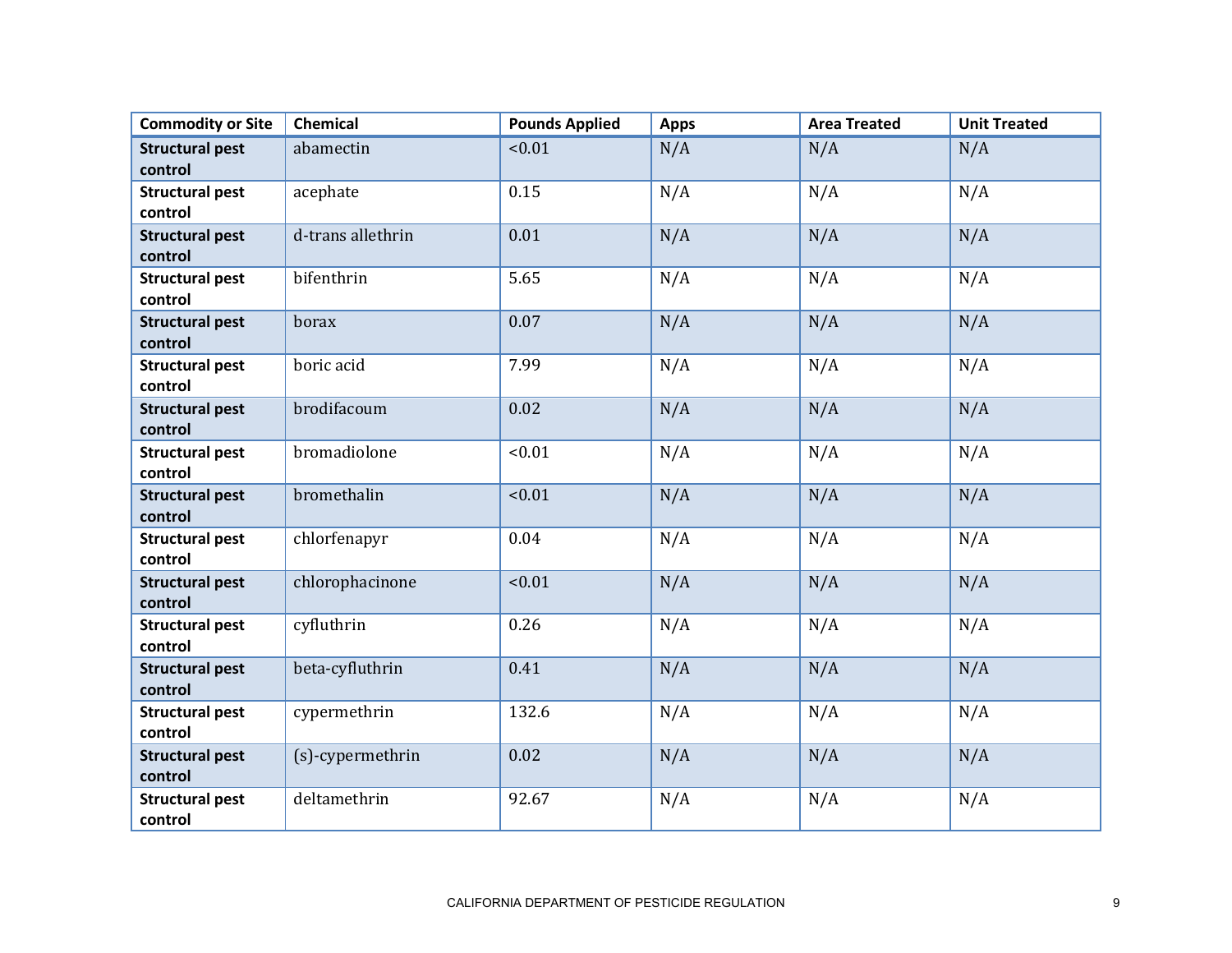| <b>Commodity or Site</b>          | <b>Chemical</b>                     | <b>Pounds Applied</b> | <b>Apps</b> | <b>Area Treated</b> | <b>Unit Treated</b> |
|-----------------------------------|-------------------------------------|-----------------------|-------------|---------------------|---------------------|
| <b>Structural pest</b><br>control | diatomaceous earth                  | 5.76                  | N/A         | N/A                 | N/A                 |
| <b>Structural pest</b><br>control | difethialone                        | 0.01                  | N/A         | N/A                 | N/A                 |
| <b>Structural pest</b><br>control | dinotefuran                         | 0.09                  | N/A         | N/A                 | N/A                 |
| <b>Structural pest</b><br>control | diphacinone                         | 0.01                  | N/A         | N/A                 | N/A                 |
| <b>Structural pest</b><br>control | disodium octaborate<br>tetrahydrate | 0.18                  | N/A         | N/A                 | N/A                 |
| <b>Structural pest</b><br>control | diuron                              | 1.6                   | N/A         | N/A                 | N/A                 |
| <b>Structural pest</b><br>control | esfenvalerate                       | 0.02                  | N/A         | N/A                 | N/A                 |
| <b>Structural pest</b><br>control | etofenprox                          | 0.01                  | N/A         | N/A                 | N/A                 |
| <b>Structural pest</b><br>control | fipronil                            | 80.21                 | N/A         | N/A                 | N/A                 |
| <b>Structural pest</b><br>control | glyphosate, potassium salt          | 1.72                  | N/A         | N/A                 | N/A                 |
| <b>Structural pest</b><br>control | hydramethylnon                      | 0.49                  | N/A         | N/A                 | N/A                 |
| <b>Structural pest</b><br>control | hydroprene                          | 0.07                  | N/A         | N/A                 | N/A                 |
| <b>Structural pest</b><br>control | imidacloprid                        | 0.48                  | N/A         | N/A                 | N/A                 |
| <b>Structural pest</b><br>control | indoxacarb                          | 0.58                  | N/A         | N/A                 | N/A                 |
| <b>Structural pest</b><br>control | lambda-cyhalothrin                  | 0.37                  | N/A         | N/A                 | N/A                 |
| <b>Structural pest</b><br>control | muscalure                           | 0.01                  | N/A         | N/A                 | N/A                 |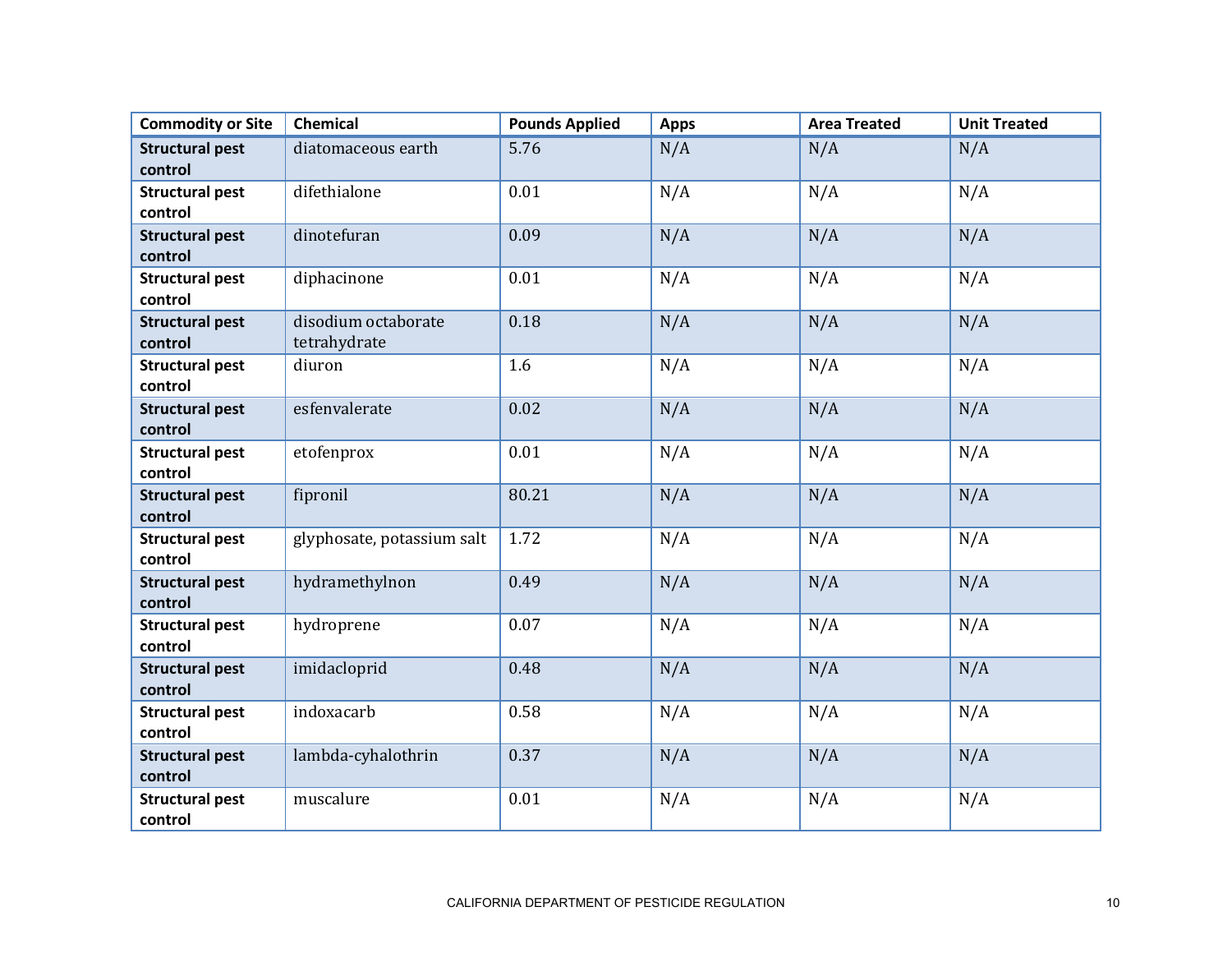| <b>Commodity or Site</b> | <b>Chemical</b>           | <b>Pounds Applied</b> | <b>Apps</b> | <b>Area Treated</b> | <b>Unit Treated</b> |
|--------------------------|---------------------------|-----------------------|-------------|---------------------|---------------------|
| <b>Structural pest</b>   | novaluron                 | < 0.01                | N/A         | N/A                 | N/A                 |
| control                  |                           |                       |             |                     |                     |
| <b>Structural pest</b>   | n-octyl bicycloheptene    | 0.27                  | N/A         | N/A                 | N/A                 |
| control                  | dicarboximide             |                       |             |                     |                     |
| <b>Structural pest</b>   | permethrin                | 14.29                 | N/A         | N/A                 | N/A                 |
| control                  |                           |                       |             |                     |                     |
| <b>Structural pest</b>   | phenothrin                | 0.01                  | N/A         | N/A                 | N/A                 |
| control                  |                           |                       |             |                     |                     |
| <b>Structural pest</b>   | piperonyl butoxide        | 0.45                  | N/A         | N/A                 | N/A                 |
| control                  |                           |                       |             |                     |                     |
| <b>Structural pest</b>   | piperonyl butoxide, other | 0.04                  | N/A         | N/A                 | N/A                 |
| control                  | related                   |                       |             |                     |                     |
| <b>Structural pest</b>   | prallethrin               | < 0.01                | N/A         | N/A                 | N/A                 |
| control                  |                           |                       |             |                     |                     |
| <b>Structural pest</b>   | pyrethrins                | 0.12                  | N/A         | N/A                 | N/A                 |
| control                  |                           |                       |             |                     |                     |
| <b>Structural pest</b>   | pyriproxyfen              | 0.1                   | N/A         | N/A                 | N/A                 |
| control                  |                           |                       |             |                     |                     |
| <b>Structural pest</b>   | silica aerogel            | 0.45                  | N/A         | N/A                 | N/A                 |
| control                  |                           |                       |             |                     |                     |
| <b>Structural pest</b>   | sulfuryl fluoride         | 334.23                | N/A         | N/A                 | N/A                 |
| control                  |                           |                       |             |                     |                     |
| <b>Structural pest</b>   | tetramethrin              | 0.01                  | N/A         | N/A                 | N/A                 |
| control                  |                           |                       |             |                     |                     |
| <b>Structural pest</b>   | thiamethoxam              | < 0.01                | N/A         | N/A                 | N/A                 |
| control                  |                           |                       |             |                     |                     |
| <b>Uncultivated non-</b> | alpha-alkyl (c12-c14)-    | 0.48                  | N/A         | 0.4                 | $\boldsymbol{A}$    |
| ag                       | omega-                    |                       |             |                     |                     |
|                          | hydroxypoly(oxyethylene)  |                       |             |                     |                     |
| <b>Uncultivated non-</b> | aminopyralid,             | < 0.01                | N/A         | 0.02                | $\boldsymbol{A}$    |
| ag                       | triisopropanolamine salt  |                       |             |                     |                     |